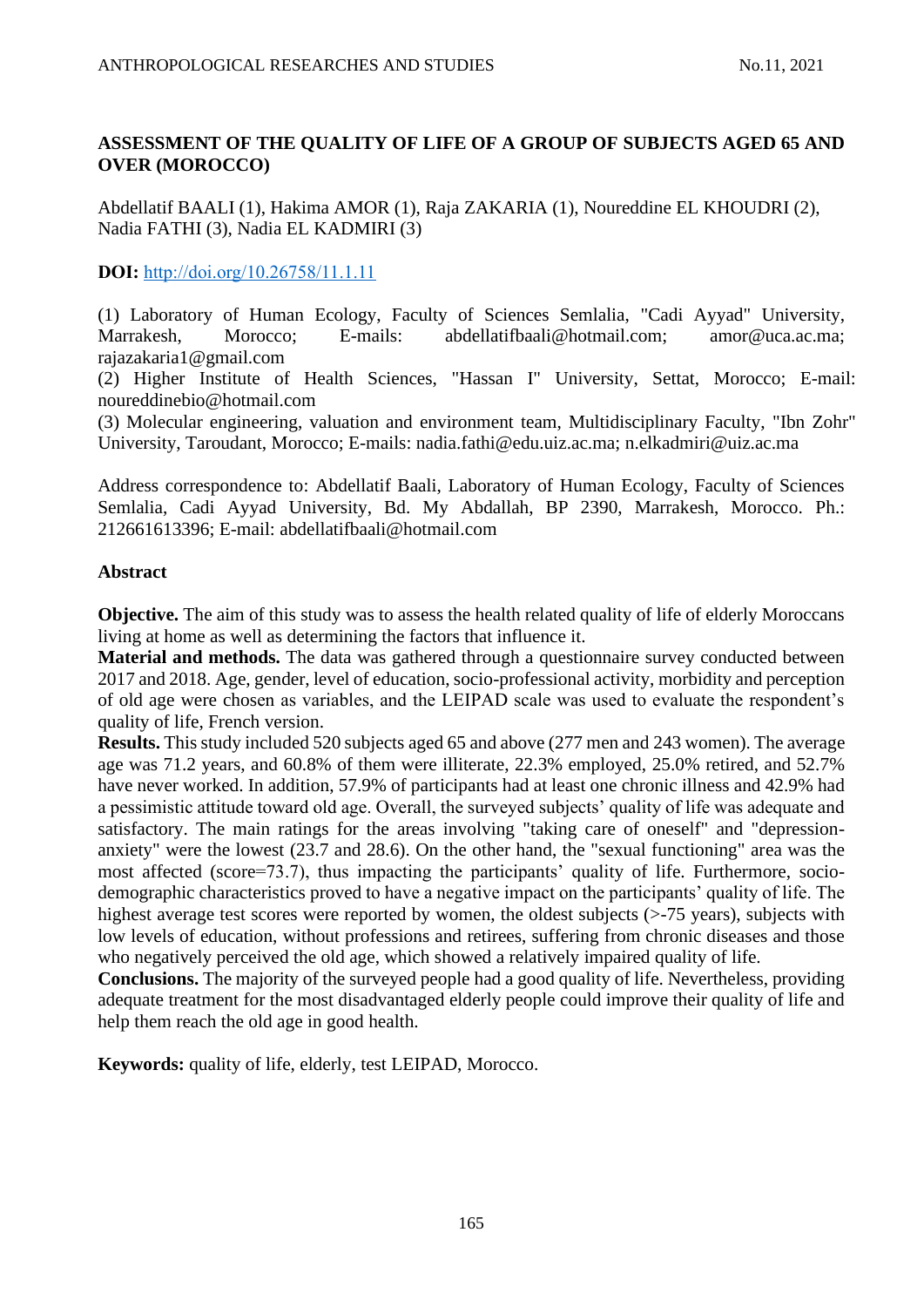### **Introduction**

Globally, the number of people aged 65 and over will reach 1.5 billion by 2050, up from 703 million in 2019. The proportion of people in this age group has increased from 6% in 1990 to 9% in 2019 and will increase further to 16% in 2050, making one in every six people 65 years or older (United Nations, 2019). Due to the impact of the techno-cultural environment and the significant widespread medicalization, the majority of individuals were able to reach adulthood and, subsequently, the old age. Nevertheless, aging is associated with the deterioration of elderly health, sensory condition, nutritional state, and changes in their perception of life (progressive or brutal isolation, lack of social contacts, confinement at home, etc.), ranging from material, physical or financial incapacity (fragility, risk of dependence at the end of life...) to psychophysiological problems (anxiety, depression, etc.). However, as people grow older, all of these factors may have a negative effect on their quality of life. As a result, as the population ages, new issues emerge, such as the rising prevalence of chronic diseases and physical disorders, which particularly affect the elders (Monod-Zorzi, Seematter-Bagnoud, Büla, Pellegrini, & Jaccard, 2007; Lalive d'Epinay, Guilley, Guillet, & Spini, 2008).

Quality of life is defined as an "individuals' perception of their position in life in the context of the culture and value systems in which they live, and in relation to their goals, expectations, standards and concerns" (World Health Organization (WHO), 1999). It is a very broad concept influenced in a complex way by the participant's physical health, psychological state, level of independence, active participation, social image, social support system, social relationships as well as his or her relationship to the essential elements of his or her environment. Furthermore, the quality of life would depend on the gender of the individual, his or her age, living conditions, family, entourage, socio-economic level and state of health (chronic illnesses, health behaviors, etc.) (Compagnone, Van, & Bouisson, 2007; Rada, 2020). Standardized and validated questionnaires would allow a precise and a reliable assessment of the quality of life linked to the health of the elderly individuals. The LEIPAD test (acronym resulting from the universities involved in creating it: Padua and Brescia - Italy, Leiden - the Netherlands, and Helsinki - Finland) is one of the instruments that can be used to identify seven dimensions of the individual's state of health: the physical function, level of independence, anxiety and depression, cognitive functioning, social life, sexual life and life satisfaction.

In addition, Morocco's population, like the rest of the world, is rapidly aging: people aged 60 and over accounted for 8% in 2004, 10.5% in 2018, and 11.5% in 2020. In addition, by 2030, the ratio will reach 15.4%, and almost a quarter of Moroccans (23.2%) will belong to this age group. Furthermore, life expectancy at birth is expected to increase from 76.1 years in 2017 (71 years in 2004) to 80.4 years in 2050 (Haut-Commissariat au Plan (HCP) 2006; 2017) [High Commission for Planning. In the face of these positive trends, improving the quality of life of the elderly is an increasingly important challenge for the Moroccan country as well as for the responsible political and health services, especially from this age group when the social security system is still fragile and remote. In addition, in most cases, part or all of the care of the elderly is still mainly the responsibility of the family, especially the children. Thus, the objective of this study was to evaluate the quality of life of a group of individuals aged over 65 years old and living at home in Morocco using a specific and validated self-administered scale, in order to detect the dimensions of the LEIPAD test that affected the quality of life of these subjects and finally, to grasp the associated socio-demographic factors.

### **Material and methods**

The data for this study came from a survey conducted at the Marrakesh City Health Center from 2017 to 2018, and the subjects were 520 elderly people over 65 years old. The subjects under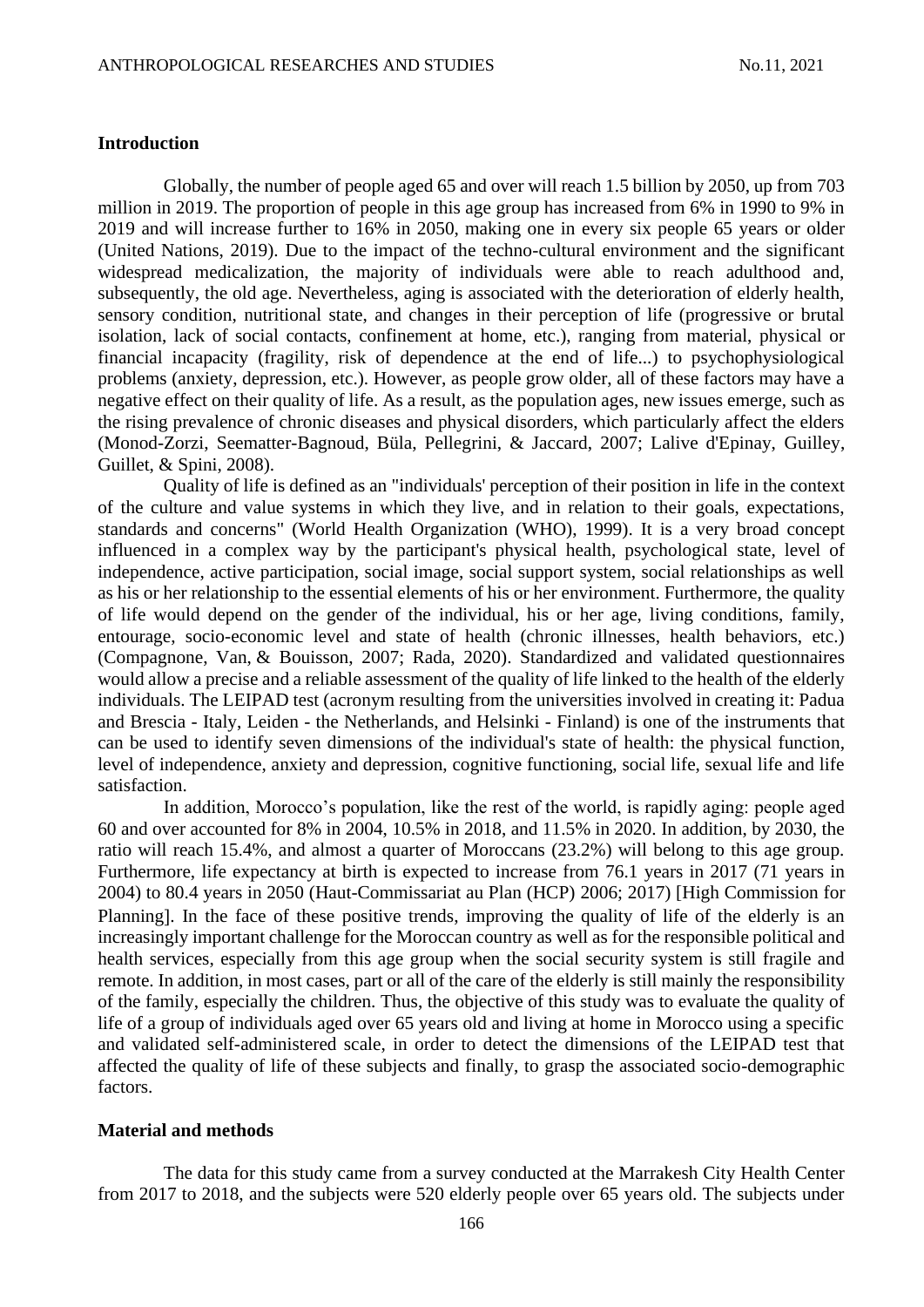investigation were randomly selected during their visits to these health centers for consultation, medical treatment or accompanying their family members. The data was obtained through direct interviews and questionnaires on the subject. This information was collected anonymously, respecting the confidentiality; the interviews were conducted only with the subjects who had approved it in advance. The selected variables were: gender, age, education level, social professional activities, health status (chronic diseases) and perceptions of old age, and were evaluated by the following questions: "For you, what is like getting old?" to which there were two types of answer (Yes/No). The quality of life of these subjects was assessed by the LEIPAD test (De Leo et al., 1998), French version (Jalenques et al., 2013). This is a multi-dimensional instrument composed of 31 items, each of them containing 2 to 6 items: physical function (understand the physical condition of the elderly), self-care (the ability to carry out daily activities by oneself), depression-anxiety (right anxiety assessment and perception of depression), cognitive function (attention, confusion, memory problems), social function (individual integration and satisfaction in society), sexual function (interest and sexual ability/activities) and life satisfaction (satisfaction with the standard of living and the financial situation). The score for each item is divided into a 4-point Likert scale, ranging from 0 (better quality of life) to 3 (very poor quality of life) (Table 1). Therefore, high scores reflect changes in the personal quality of life. A single total score is obtained by adding the scores of different items, and the total score of each of the seven categories is converted linearly on a scale from 0 to 100.

The data was collected and statistically processed through SPSS PC 18. Qualitative variables were expressed in quantity and percentage, while the quantitative variables were expressed in means and standard deviation. The comparison between groups was performed by a Chi-square test for qualitative variables, and the non-parametric test, Mann-Whitney and Kruskal-Wallis test for quantitative variables. The significance threshold was set to 5%.

#### **Results**

#### *Socio-demographic profile of the studied group*

The results are shown in Table 1. The sample studied included 520 elderly people aged 65 and over living at home, including 277 men (53.3%) and 243 women (46.7%). The average age was 71.2 years ( $\sigma$ =6.5; range: 65-96 years), of which 65-74 years old accounted for the highest proportion, 75.8%, while older people or those over 4 years old (>=80 years old) represented only 6.3%. At the time of the survey, more than half of the participants (58.5%) lived with their partners, while 6.5% were single, 6.7% were divorced and 28.3% were widowed. In terms of education level, 60.8% of the people in this sample were illiterate, 17.9% were in elementary schools, 14.2% were in middle schools, and 7.1% were in higher education. As far as the social professional activities were concerned during the survey, only 22.3% of the participants reported that they were still working at the time of the survey, 25.0% had retired, and 52.7% had never worked or had no occupation. Among retirees, only 19.0% received pensions. In addition, 57.9% of participants reported having at least one chronic disease. Among them, 33.7% were suffering from one disease, 13.3% were suffering from 2 diseases, 9.0% were suffering from 3 diseases, and 1.9% suffering from 4 diseases. Diabetes and hypertension were the two most common chronic diseases, at 26.3% and 24.4%, respectively, followed by rheumatic diseases (12.9%), cardiovascular diseases (8.1%) and respiratory diseases (4.2%). The prevalence of other reported diseases was relatively low (frequency between 0.2% and 2.5%). After medical diagnosis, these diseases were identified in 97.7% of cases. The proportion of individuals enjoying medical insurance was 56.3%, of which 28.6% of the Medical Assistance Plan (RAMed) in Morocco covering individuals socially disadvantaged. Finally, among the 326 participants who answered to the questionnaire on feelings of old age, 57.1% of them had positive feelings about old age.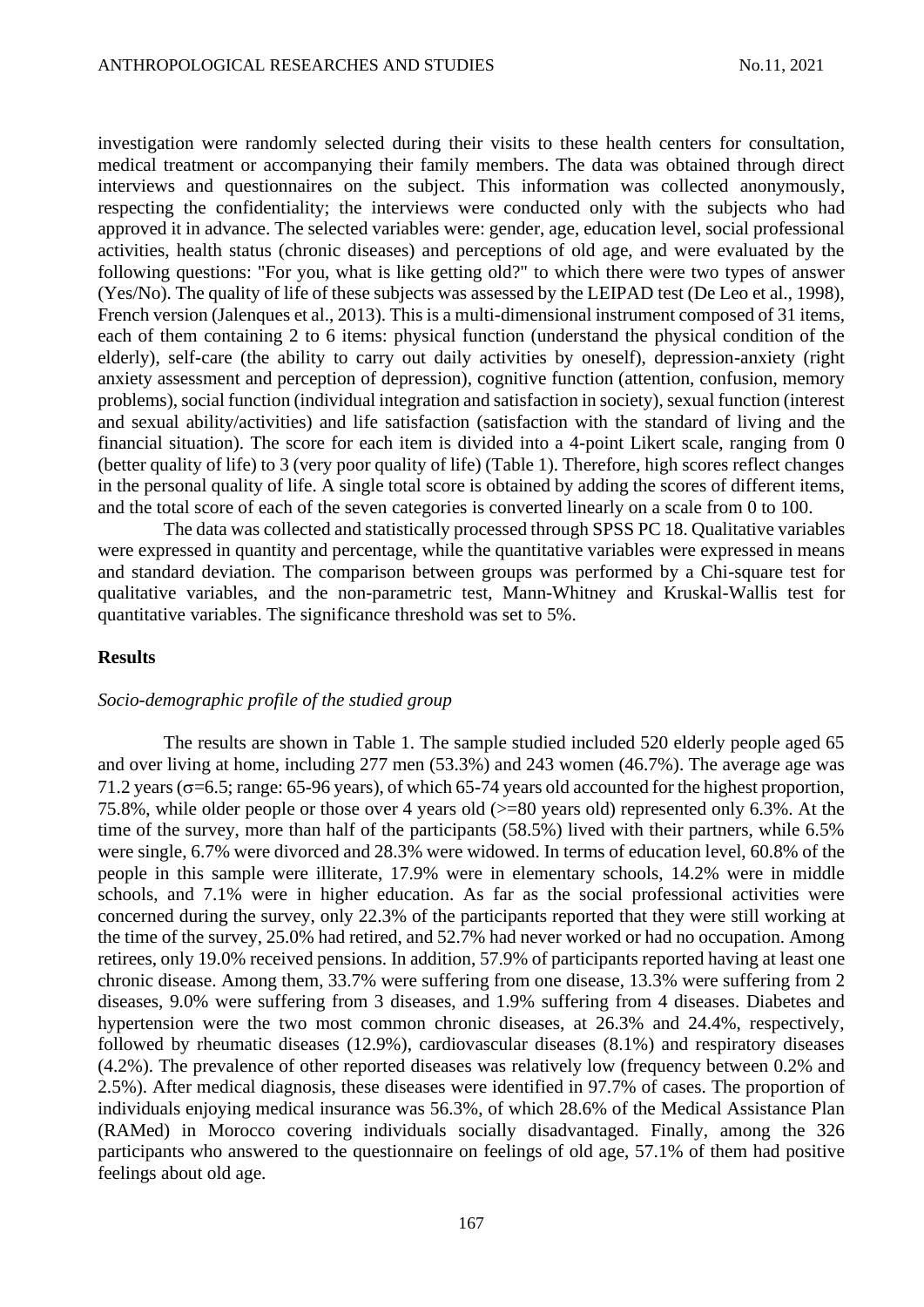### **Table 1**

| Variables                   | Modalities            | Frequency | $\%$ |
|-----------------------------|-----------------------|-----------|------|
|                             | Men                   | 277       | 53.3 |
| Gender                      | Women                 | 243       | 46.7 |
|                             | $65 - 74$             | 394       | 75.8 |
| Age groups (in years)       | $75 - 84$             | 93        | 17.9 |
|                             | $>= 85$               | 33        | 6.3  |
|                             | N <sub>o</sub>        | 316       | 60.8 |
| Level of study              | Primary               | 93        | 17.9 |
|                             | Secondary and<br>more | 111       | 21.3 |
|                             | Without profession    | 274       | 52.7 |
| Socio-professional activity | Active                | 116       | 22.3 |
|                             | Retired               | 130       | 25.0 |
| Chronic diseases            | Yes                   | 301       | 57.9 |
|                             | N <sub>o</sub>        | 219       | 42.1 |
| Old age perception          | Positive              | 186       | 57.1 |
|                             | Negative              | 140       | 42.9 |

*Socio-demographic profile of the study group*

#### *Quality of life*

The average LEIPAD test score of the elderly participants in the study was  $33.7$  (= 17.1). Cronbach's alpha value was 0.94. In order of importance, the average scores on each dimension of the test were as follows: sexual function  $(73.7\pm 27.1)$ , physical  $(43.9\pm 25.3)$ , social  $(37.6\pm 20.9)$ , life satisfaction (36.7 $\pm$ 22.1), and cognitive function (33.1 $\pm$ 24.1), depression and anxiety (28.6 $\pm$ 24.8) and finally self-care  $(23.7\pm 25.1)$ . The propositions of the scores of the responses to different test items are given in Table 2. For the sexual function that had the greatest impact on the quality of life of the study subjects, the ratio of individuals who were not interested in sex and completely abstain from sexual relations range between 46.7% and 46.5%. In terms of function, the perception of the subject's health status seemed to affect the score of this dimension. Among the participants, 52.1% considered their physical condition not good (17.1 is extremely poor), and other items were related to sleep problems, feeling tired, etc., more than half of the participants were in a positive state. As for other categories, regardless of the category, the percentage of individuals in good condition was very high. In fact, participants usually had a positive view of their social life. They were satisfied with their social relationships with their families and within the communities, their financial situation, current living conditions, very optimistic for their future, mnemonic, attentive, neither anxious, nor depressed and feeling that they had no difficulty in carrying out their daily tasks independently (climbing stairs, eating, getting dressed, bathing).

#### *Quality of life and profile of the studied group*

Table 3 shows the results of the study on the relationship between the average score of the LEIPAD exam and its components, as well as the socio-demographic characteristics of the participants. The quality of life of the participants was statistically calculated, sorted by importance,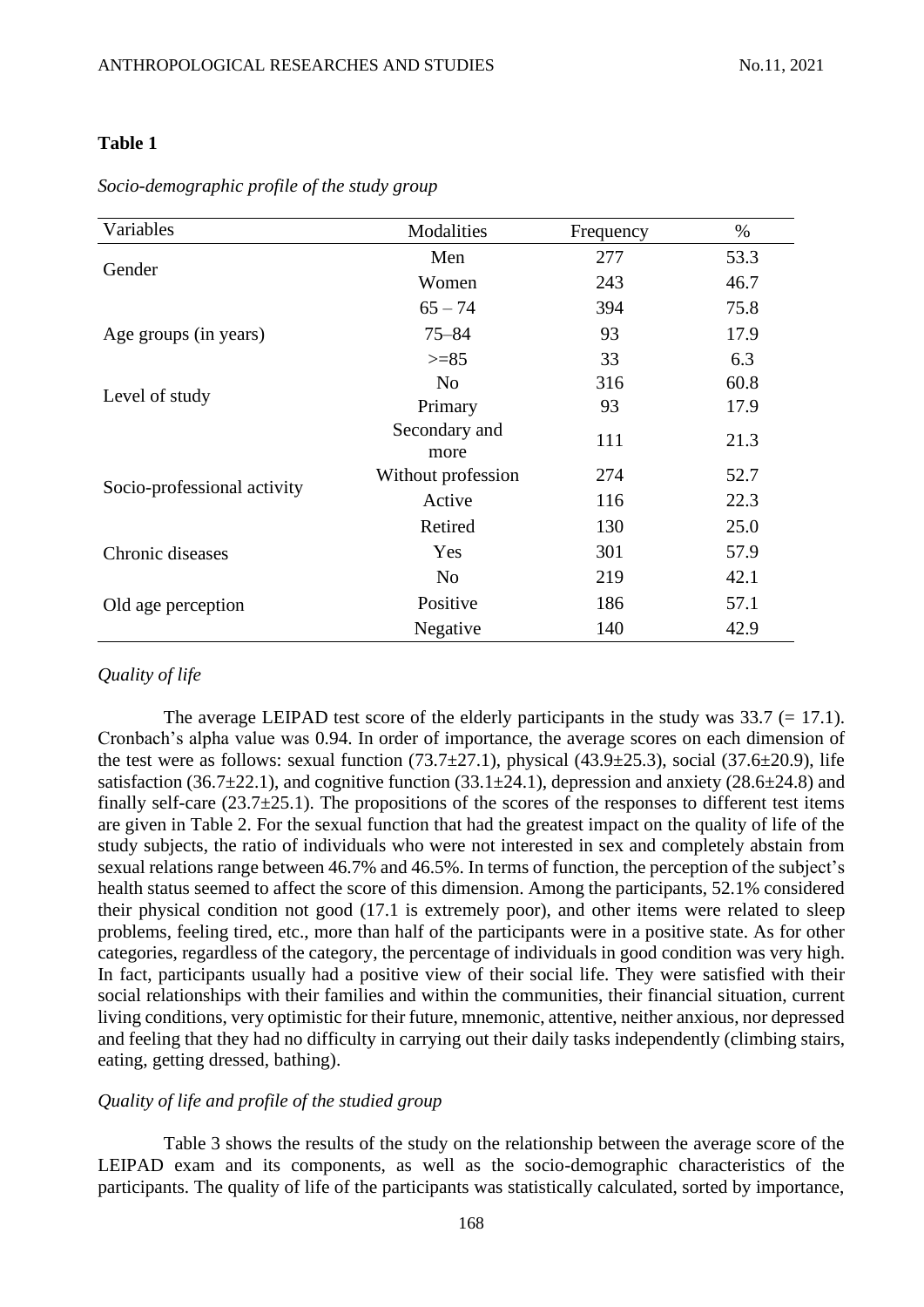incidence, age, gender, literacy and awareness of old age. The participants suffering from chronic diseases were the oldest ones, while also having a low level of education and a negative perception of old age, thus having the highest average scores, i.e. their quality of life was relatively impaired. For other variables, there was no correlation between the "Social Functioning" scale and the satisfaction with life between men and women, as well as social professional activities, feelings of old age and the "Depression and Anxiety" scale. Finally, the scales of "social function" and "sexual function" seemed to had no connection with feelings of old age.

# **Table 2**

# *Scores (in %) of the subjects' responses to the different items of the LEIPAD test*

| Scales and items                                                                                 |              |           | Scores         |      |  |  |
|--------------------------------------------------------------------------------------------------|--------------|-----------|----------------|------|--|--|
|                                                                                                  | $\mathbf{0}$ | 1         | 2              | 3    |  |  |
| Physical functioning                                                                             |              |           |                |      |  |  |
| 1-How would you rate your overall physical health?                                               | 8.9          | 38.9      | 36.5           | 15.8 |  |  |
| 6-Do you have sleep problems?                                                                    | 29.8         | 39.0      | 23.1           | 8.0  |  |  |
| 7-Do you feel tired, without energy?                                                             | 16.3         | 41.4      | 28.9           | 13.4 |  |  |
| 9-Are you able to accomplish your usual tasks either at home, at work, or elsewhere?             | 31.5         | 26.4      | 25.9           | 16.3 |  |  |
| 12–How much do your physical health problems (if any) stand in the way of doing the              |              |           |                |      |  |  |
| things you want to do?                                                                           | 32.9         | 35.8      | 17.1           | 14.2 |  |  |
| Self-care                                                                                        |              |           |                |      |  |  |
| 2-Are you able to get up and down the stairs without help?                                       | 46.9         | 33.7      | 12.5           | 6.8  |  |  |
| 3-Are you able to dress all by yourself?                                                         | 69.2         | 19.7      | 7.5            | 3.6  |  |  |
| 4-Are you able to eat by yourself?                                                               | 81.5         | 12.5      | 4.1            | 1.9  |  |  |
| 5-Are you able to bathe or take a shower by yourself?                                            | 56.3         | 22.1      | 16.8           | 4.8  |  |  |
| 10-Can you shop all by yourself?                                                                 | 46.1         | 23.6      | 10.6           | 19.7 |  |  |
| 11-Can you travel by public transportation?                                                      | 45.4         | 21.7      | 13.7           | 19.2 |  |  |
| Cognitive functioning                                                                            |              |           |                |      |  |  |
| 8-Do you have difficulties concentrating?                                                        | 33.4         | 39.4      | 20.9           | 6.3  |  |  |
| 13-How often, would you say, does it happen that you are not able to think clearly or that       | 29.8         | 35.6      | 25.7           |      |  |  |
| you are confused?                                                                                |              |           |                | 8.9  |  |  |
| 14–How much do your problems with thinking (if any) stand in the way of doing the things         | 38.7         | 38.2      | 15.8           | 7.4  |  |  |
| you want to do?                                                                                  |              |           |                |      |  |  |
| 15-How good is your memory?                                                                      | 19.7         | 50.0      | 19.5           | 10.8 |  |  |
| 16–How much do your memory problems (if any) stand in the way of doing the things you            | 56.5         | 28.1      | 11.1           | 4.3  |  |  |
| want to do?                                                                                      |              |           |                |      |  |  |
| Depression and anxiety                                                                           |              |           |                |      |  |  |
| 17-Taking everything in consideration, how anxious do you feel?                                  | 26.5         | 41.8      | 21.1           | 10.6 |  |  |
| 18–How much do your feelings of anxiety (if any) stand in the way of doing the things you        | 42.5         | 34.8      | 17.6           | 5.1  |  |  |
| want to do?                                                                                      |              |           |                |      |  |  |
| 19–Taking everything in consideration, how depressed (blue) do you feel at present?              | 47.8         | 34.8      | 14.2           | 3.3  |  |  |
| 20–How much do your depressed feelings (if any) stand in the way of doing the things you         | 54.6         | 31.0      | 11.1           | 3.3  |  |  |
| want to do?                                                                                      |              |           |                |      |  |  |
| Social functioning                                                                               |              |           | 9.8            |      |  |  |
| 21-How satisfied are you with your social ties or relationships?                                 | 40.4         | 48.3      |                | 1.5  |  |  |
| 22-Do you feel emotionally satisfied in your relationships with other people?                    | 13.9         | 42.8      | 26.4           | 17.0 |  |  |
| 23–Is there someone to talk to about personal affairs when you want to?                          | 39.2         | 25.2      | 21.2           | 14.4 |  |  |
| Sexual functioning<br>24-Are you interested in sex?                                              | 5.8          |           | 15.6 31.2 47.4 |      |  |  |
|                                                                                                  |              |           |                |      |  |  |
| 25-How often do you have sexual contact?<br>Life satisfaction                                    | 3.3          | 16.3      | 31.5           | 49.0 |  |  |
|                                                                                                  |              |           |                |      |  |  |
| 26–How satisfied are you with your ability to manage your hobbies or recreational<br>activities? | 21.4         | 41.3      | 25.2           | 12.2 |  |  |
| 27-How satisfied are you with your financial situation?                                          | 22.4         | 40.8      | 27.4           | 9.4  |  |  |
| 28-Do you feel you cannot afford the standard of living you would like?                          | 39.7         | 34.6 18.0 |                | 7.7  |  |  |
|                                                                                                  |              |           |                |      |  |  |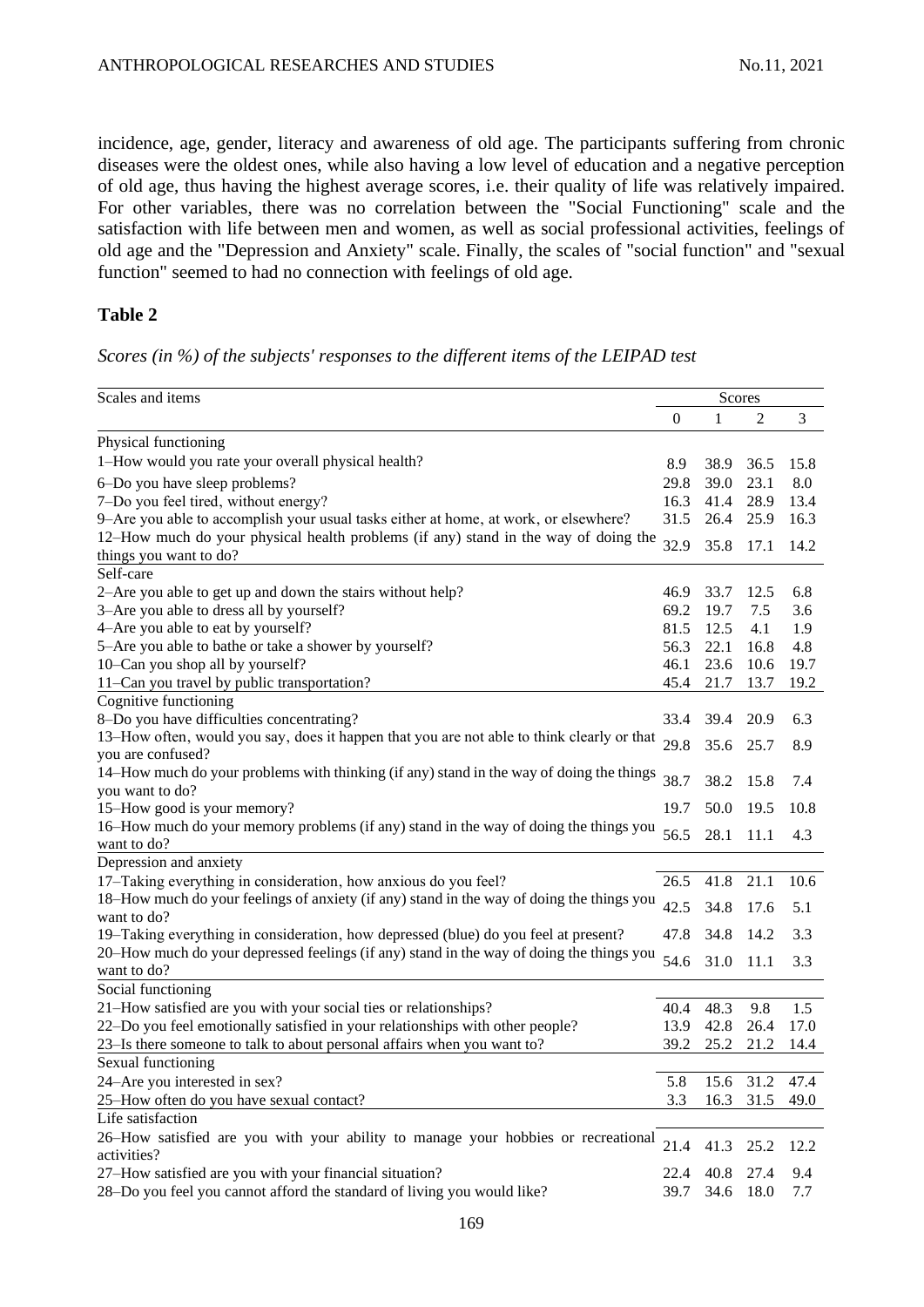| Scales and items                                                                                                                                 | Scores |               |                     |  |
|--------------------------------------------------------------------------------------------------------------------------------------------------|--------|---------------|---------------------|--|
|                                                                                                                                                  |        | $0 \t 1 \t 2$ |                     |  |
| 29–How satisfied are you with your life at present when compared to the past?                                                                    |        |               | 22.6 33.9 28.3 15.2 |  |
| 30–Taking everything in consideration, how would you expect things will go in the future? 19.9 57.5 18.0 4.6                                     |        |               |                     |  |
| 31–How much do your expectations of the future stand in the way of doing or initiating the $54.8$ 31.7 10.6 2.9<br>things you want to do (want)? |        |               |                     |  |

### **Table 3**

*Average scores of the LEIPAD test and each of its scales and socio-demographic profile of the studied group*

| Variables     | Modalities     | <b>LEIPAD</b>   | PF              | SC              | DA              | CF              | SF              | XF              | LV              |
|---------------|----------------|-----------------|-----------------|-----------------|-----------------|-----------------|-----------------|-----------------|-----------------|
| Gender        | Men            | $29.8 \pm 15.5$ | $39.5 \pm 24.4$ | $18.3 \pm 22.3$ | $24.8 \pm 22.6$ | $28.6 \pm 22.3$ | $36.8 \pm 20.3$ | $62.4 \pm 27.0$ | $34.9 \pm 21.1$ |
|               | Women          | $38.1 \pm 17.8$ | $48.9 \pm 25.6$ | $29.9 \pm 26.8$ | $33.1 \pm 26.4$ | $38.2 \pm 25.0$ | $38.6 \pm 21.5$ | $86.6 \pm 20.8$ | $38.7 \pm 23.0$ |
|               | U test         | $5.4***$        | $4.2***$        | $5.4***$        | $3.5***$        | $4.4***$        | $1.0$ ns        | $10.5***$       | $1.7$ ns        |
| Age<br>groups | $65 - 74$      | $30.3 \pm 15.3$ | $38.4 \pm 22.1$ | $18.1 \pm 21.1$ | $27.1 \pm 24.1$ | $30.0 \pm 21.7$ | $35.5 \pm 21.0$ | $69.2 \pm 27.4$ | $34.6 \pm 21.7$ |
|               | $75 - 84$      | $43.5 \pm 18.2$ | $60.5 \pm 27.7$ | $39.2 \pm 28.0$ | $34.1 \pm 26.5$ | $42.0 \pm 29.2$ | $44.8 \pm 20.0$ | $86.4 \pm 22.1$ | $43.0 \pm 22.9$ |
|               | $>= 85$        | $45.9 \pm 18.2$ | $63.8 \pm 24.9$ | $46.8 \pm 30.3$ | $32.3 \pm 25.7$ | $45.1 \pm 25.9$ | $42.8 \pm 16.9$ | $90.9 \pm 16.7$ | $44.3 \pm 19.6$ |
| (in years)    | H test         | 52.8***         | $67.5***$       | $67.2***$       | $6.6*$          | $19.2***$       | $15.9***$       | 49.9***         | $15.4***$       |
|               | No             | $36.8 \pm 17.9$ | $47.6 \pm 26.4$ | $27.6 \pm 26.4$ | $30.3 \pm 25.3$ | $36.6 \pm 25.2$ | $39.3 \pm 20.6$ | $80.6 \pm 23.9$ | $39.9 \pm 22.5$ |
| Level of      | Primary        | $32.7 \pm 15.7$ | $41.7 \pm 24.9$ | $19.1 \pm 24.4$ | $30.6 \pm 26.7$ | $28.5 \pm 22.0$ | $43.8 \pm 20.4$ | $65.9 \pm 28.0$ | $39.5 \pm 19.8$ |
|               | Secondary      | $25.7 \pm 12.5$ | $35.3 \pm 19.8$ | $16.6 \pm 19.4$ | $22.2 \pm 20.1$ | $27.1 \pm 20.6$ | $27.6 \pm 18.8$ | $60.4 \pm 28.5$ | $25.2 \pm 18.6$ |
| study         | and more       |                 |                 |                 |                 |                 |                 |                 |                 |
|               | H test         | $30.2***$       | $17.2***$       | $20.5***$       | $8.0*$          | $14.7***$       | $37.3***$       | 53.8***         | $38.0***$       |
| Socio-        | Without        | $37.0 \pm 17.7$ | $47.0 \pm 26.2$ | $27.3 \pm 26.8$ | $30.9 \pm 26.5$ | $35.7 \pm 25.0$ | $40.3 \pm 21.3$ | $84.2 \pm 22.0$ | $40.2 \pm 22.0$ |
|               | profession     |                 |                 |                 |                 |                 |                 |                 |                 |
| professional  | Active         | $31.5 \pm 17.8$ | $41.4 \pm 25.3$ | $18.6 \pm 23.8$ | $28.5 \pm 24.2$ | $32.5 \pm 24.2$ | $36.0 \pm 21.6$ | $61.4 \pm 28.5$ | $37.2 \pm 23.2$ |
| activity      | Retirees       | $28.7 \pm 13.4$ | $39.7 \pm 22.7$ | $20.7 \pm 21.3$ | $24.1 \pm 20.6$ | $28.1 \pm 21.1$ | $33.5 \pm 18.7$ | $62.4 \pm 26.8$ | $28.8 \pm 19.1$ |
|               | H test         | $19.6***$       | $7.7*$          | $12.5**$        | $4.0$ ns        | $7.7*$          | $10.6**$        | 91.4***         | 24.6***         |
| Chronic       | Yes            | $40.5 \pm 16.8$ | $56.0 \pm 23.6$ | $33.1 \pm 26.8$ | $36.4 \pm 24.7$ | $40.8 \pm 24.1$ | $40.3 \pm 19.1$ | $77.9 \pm 26.1$ | $41.0 \pm 22.4$ |
| diseases      | N <sub>0</sub> | $24.3 \pm 12.4$ | $27.4 \pm 17.0$ | $10.9 \pm 15.3$ | $18.0 \pm 20.5$ | $22.5 \pm 19.6$ | $33.9 \pm 22.7$ | $67.9 \pm 27.5$ | $30.7 \pm 20.1$ |
|               | U test         | $10.9***$       | $13.0***$       | $10.5***$       | $9.0***$        | $8.6***$        | $3.3***$        | $4.4***$        | $5.1***$        |
| Old age       | Positive       | $34.0 \pm 16.6$ | $45.1 \pm 25.4$ | $23.6 \pm 24.9$ | $31.3 \pm 25.2$ | $33.9 \pm 22.7$ | $39.8 \pm 20.8$ | $72.0 \pm 28.3$ | $34.6 \pm 21.2$ |
| perception    | Negative       | $41.0 \pm 19.2$ | $53.2 \pm 27.4$ | $32.1 \pm 28.8$ | $36.0 \pm 27.5$ | $44.0 \pm 25.2$ | $41.5 \pm 20.6$ | $75.2 \pm 27.6$ | $44.9 \pm 24.5$ |
|               | U test         | $3.4***$        | $2.7***$        | $2.6**$         | $1.5$ ns        | $3.5***$        | $0.8$ ns        | $1.1$ ns        | $3.9***$        |

PF=Physical functioning, SC=Self-care, DA=Depression and anxiety, CF=Cognitive functioning, SF=Social functioning, SxF=Sexual functioning, LF=Life satisfaction. U and H test=Mann-Withney and Kruskal-Wallis test, respectively;

\*=p<0.05; \*\*=p<0.01; \*\*\*= p<0.001.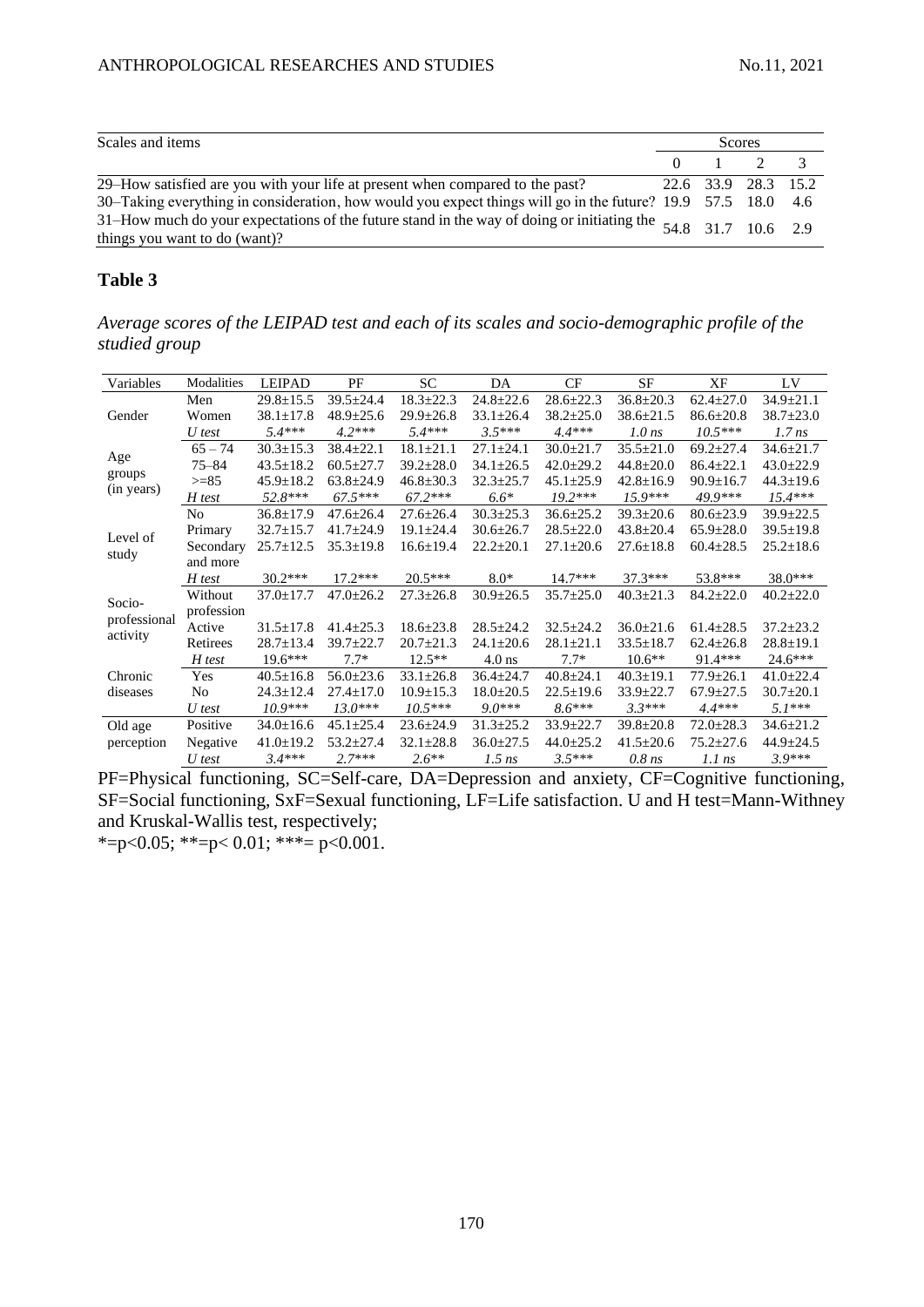#### **Discussions**

The study included 520 Moroccans 65 years and older, including 277 men and 243 women. The average age was 72.2 years, and there were very few subjects (6.3%) aged 80 years and over, while the number of subjects in the 65-74 age group is 75.8%. This fact can be attributed to the difference in mortality and the decrease in life expectancy with age; nationwide, the life expectancy at birth in 2018 was 76.1 years (HCP, 2017). Most of the study subjects lived with their families (92.3%), and more than half (58.5%) lived with their husbands and wives. Family life enables social connections and solidarity and mutual assistance between family members, thereby helping to improve the quality of life of the elderly. Compared with the national level of 2012, the literacy rate of the surveyed samples (37.7%) was very high, i.e. 28% (Observatoire National du Développemet Humain (ONDH), 2015) [National Observatory for Human Development]. This significant improvement is the result of the progress made by the Moroccan country to improve the educational level of all generations, and it is also the result of the large number of respondents in the sample belonging to the 50s generation (65-69 years old) when the population gradually began to go to school during the independence period. As for social professional activities, only 22% of the participants were active at the time of the survey, which was relatively low compared to the 2012 study conducted by Baali et al. (2012) in the city of Marrakesh. However, this study included participants of 60 years and older. On the other hand, 25% of the participants retired and more than half (52.7%) had no social activities. In fact, a large number of the surveyed elderly people have a low percentage of participation in social and professional activities, which guarantees their retirement pensions. This is due to the high percentage of women who have never participated in social and professional activities, 87.7%, as opposed to men, who account for only 22%. Therefore, the proportion of people receiving pensions was only 19.0%, a rate that was relatively low in 2017, among people aged 60 and over, i.e. (24.5%) (Autorité de Contrôle des Assurances et de la Prévoyance Sociale (ACAPS), 2017) [Insurance and Social Welfare Control Authority.

In addition, like all elderly people, the percentage of individuals with chronic diseases was very high, and 57.9% of the surveyed participants reported having at least one chronic disease. Diabetes and hypertension both accounted for 50.7% of the recorded chronic diseases; these diseases were the most common diseases observed in a group of Moroccan participants, accounting for 34.1% (the average age of the group was  $64.3\pm21.6$  years) (Elkafssaoui et al., 2017). The proportion of individuals with chronic diseases recorded in our sample has increased along with the age; for the three surveyed age groups, 50.2%, 61.3% and 77.6% of people had at least one chronic disease. This result is consistent with research showing that aging increases the risk of chronic diseases (Monod-Zorzi et al., 2007; Lalive d'Epinay et al., 2008). This will require treatment of affected individuals because the treatment of these diseases is time-consuming and expensive. In addition, medical insurance covers only a small part of the population, accounting for 60% (Agence Nationale de l'Assurance Maladie (ANAM), 2016) [National Agency for Health Insurance]. This rate has increased since 2005 (25%), thanks to the generalization of the medical assistant scheme (RAMED) since 2012. The surveyed sample with medical coverage rate (56.3%) was relatively close to the national level, but the RAMED system sample accounts for more than half (27.7%). Finally, 42.9% of the participants expressed negative opinions about old age; compared with 37.5% in 2012, this proportion is relatively high (Baali et al., 2012). This feeling does not seem to be related to age or incidence, but to the gender and education level of the participants. In fact, there were the women and those with a low level of education who had a negative perception of ageism. Perception of aging is considered one of the indicators of health and vulnerability: the more negative people's perceptions of aging, the easier it is for them to reach a worrying state of vulnerability (Bruin, Picavet, Nossikov, & WHO Regional Office for Europe, 1996).

The quality of life of the participants seemed to be generally satisfying; the average LEIPAD score was very low, at 33.7 (LEIPAD scores range from 0 to 93). In fact, 25% of participants scored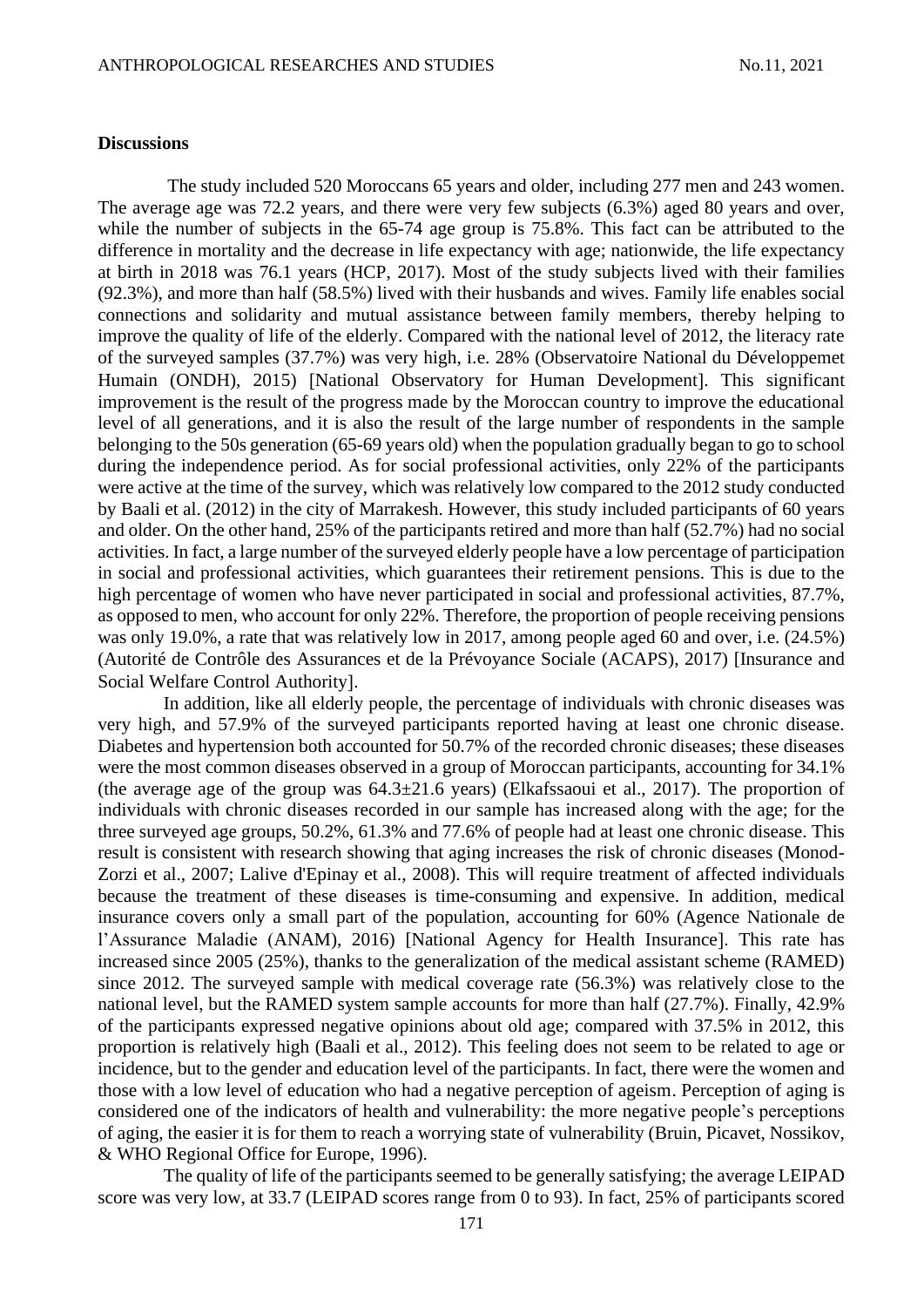greater than 43 (75th percentile), and only 10% of participants scored greater than 59 (90th percentile). The results showed that participants enjoyed greater autonomy, and very few of them had difficulties in completing daily tasks independently without the help of anyone else (climbing stairs, eating, dressing, bathing, etc.). Similarly, they were in a good mental health (very low average score for the "depression and anxiety" dimension was very low). However, diagnosing the elderly with depression and anxiety is still difficult (Thomas & Hazif-Thomas, 2008). In addition, their cognitive function (mental ability, knowledge acquisition and memory) was satisfactory: the average score of this dimension was low, and the score was higher than 70% of the cognitive function (mental ability, knowledge acquisition and memory). The average score of this dimension was low, and more than 70% of the participants were in a positive state. This feature can be attributed to the predominance of the 65-74 age group in this sample (75.8%). Moreover, they were doing quite well were more likely to reach the age of 75.

As for the two variables "life satisfaction" and "social functioning", they reflected the extent to which the surveyed people were satisfied with the standard norms of their life in the community and their current financial situation as well as their perception of the future, which shows that the respect which is granted to the elderly by the community, as well as the solidarity and the socioculturally governed family ties are still strong and solid for them. These attitudes and behaviors will only have a positive impact on the individual's living conditions (providing daily needs, satisfactory living conditions, shopping and travel expenses, access to medical care, etc.) and will reduce their psychological deterioration. Nevertheless, the quality of life of the participants was affected by certain changes caused by the "sexual function" variable, while the changes caused by the "body function" variable were smaller. The average scores of these two variables were 73.3 and 43.9, respectively. As for physical function, it seemed that the self-perception regarding the health had had the greatest influence on the score of this variable. 47.8% of the participants thought they were in poor physical condition (including 9% in extremely poor physical condition). The actual health status of the participants made an important contribution to this self-assessment. In fact, 76.4% of participants with a chronic disease believed that their health was very poor (including 28.6% of people who were in poor physical condition), while only 18.8% of the participants (including 1, 4% who were unwell) considered themselves to be unaffected ( $\gamma$ 2 to 3ddl=177.8; p<0.001). Regarding other items in the scale (sleep problems, feelings of fatigue, completing daily tasks, health-related obstacles), most participants (over 55%) had the lowest score (0 or 1), indicating a better quality of life. As for the "sexual functioning" scale, it is well known that problems related to sexual activity are frequently encountered by the elderly (Jalenques, Auclair, Rondepierre, Gerbaud, & Tourtauchaux, 2015; Kharrat, Mersni, Guebsi, Ben Salah, & Dziri, 2017). Many variables are believed to have an influence on the sexual life of elderly participants, such as: reproductive aging, hormone deficiency, related pathologies and their treatments (diabetes, hypertension), menopause, psychosocial factors, sexual desire disorders (Graziottin & Leiblum, 2005; Grafeille, 2016).

In addition, the socio-cultural background may also be the reason for this result, because sexuality is still considered a taboo topic, especially among people of this age group, and even among unmarried elderly participants. However, the widowhood experienced by participants who lost their spouse had a significant impact on this ratio. Widows had an average score of 96.5, and married participants had an average score of 62.2 (average scores for divorced and single persons were 72.4 and 79.4). The latest work of Jalenques et al. (2015) and Kharrat et al. (2017), carried out on French and Tunisian participants aged 65 and above (Figure 1), also revealed the negative impact of the scale on the quality of life of the respondents. Finally, the average scores of the various scales obtained in the study are higher than those of the French counterparts (except for LS); difference which could be attributed to the obvious difference in the living conditions and caring conditions for the elderly participants studied compared to their French peers. There are obvious differences in living conditions and nursing conditions. On the other hand, the score registered for this research was much lower than that of the Tunisian group. The difference between the two groups of elderly participants with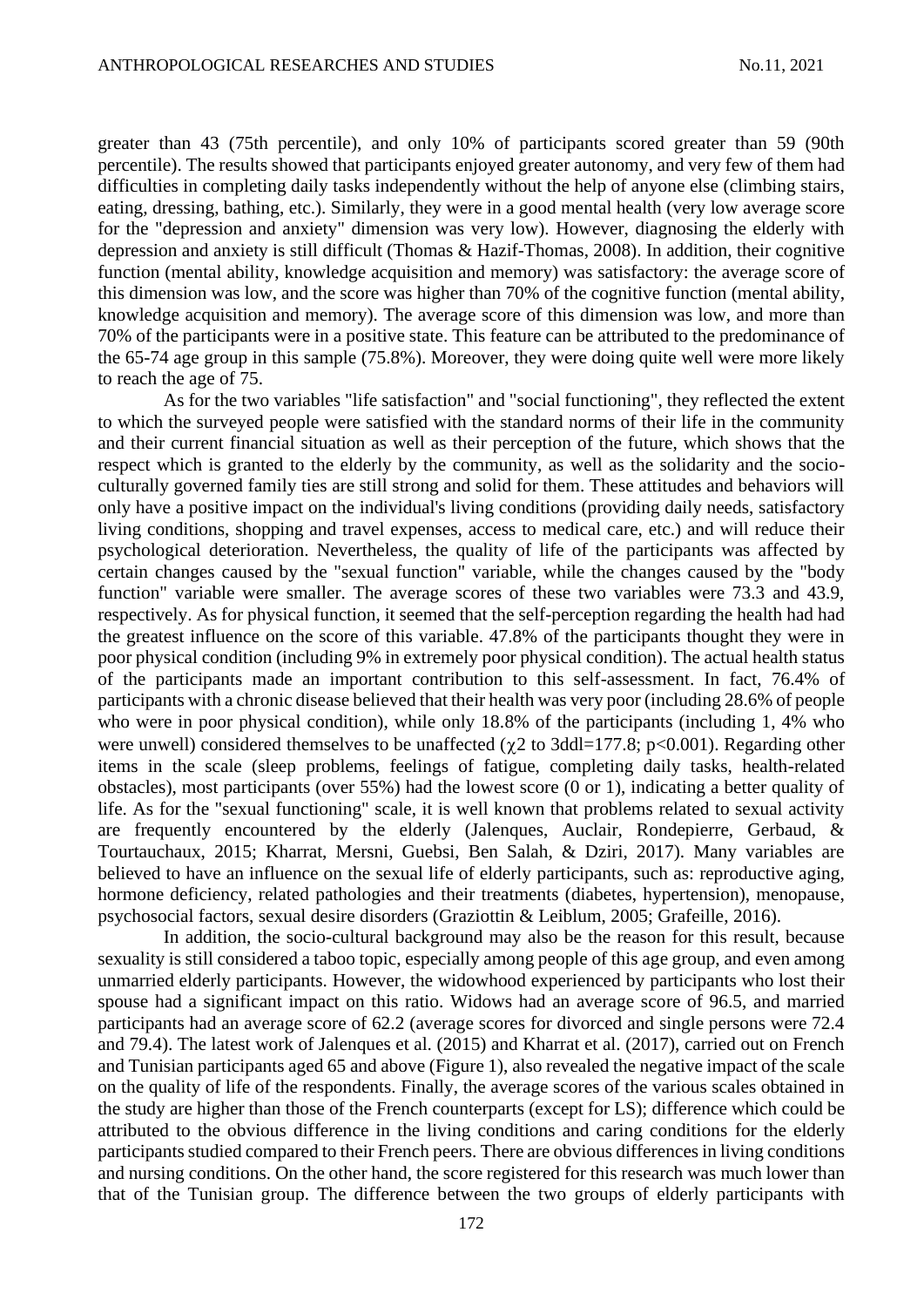relatively similar socioeconomic levels was due to the fact that the average age of Tunisians (74.3 years) was higher than the average age of Moroccans (71.2 years), and the sample of Tunisians only included participants who have been interviewed during their hospitalization.

# **Figure 1**

*Average scores of the dimensions of the LEIPAD scale of the studied group, compared to those of their Tunisian and French counterparts*



 $PF$ : Physical functioning, SC: Self-care, DA: Depression and anxiety,  $CF$ : Cognitive functioning.  $SF : Social$  functioning,  $SxF :$  Sexual functioning,  $LS : Life$  satisfaction

Furthermore, there is a clear relationship between the quality of life and its span and the socio-demographic characteristics of the studied sample (Table 3). These results indicate that women's quality of life seemed to be more impaired than men's, which could be attributed primarily to sexual functioning. The average scores for women and men were 86.6 and 62.4, respectively. This difference between men and women was especially likely to increase the frequency of women's widowhood; 48.6% compared to only 10.5% among men, as well as the response rate with "never" to items related to sexual desire (item 24) and sexual activity (item 25) (Table 2), which were similar to the widowhood rate of 47.4% and 49.0%. Moreover, it must be noted that the length of the marital status is the result of women's life expectancy at birth, which is relatively higher than that of men (77.8 years vs. 74.5 years) (HCP, 2018). In addition to that, the age gap between spouses at the time of marriage and the possibility of men remarrying after the death of their spouse is high. For the scales of "social functioning" and "life satisfaction", there was no gender association, which shows the value of this age group without any difference between men and women and the fact that the culture and customs of the Moroccan society towards these people reinforce social ties which consequently leads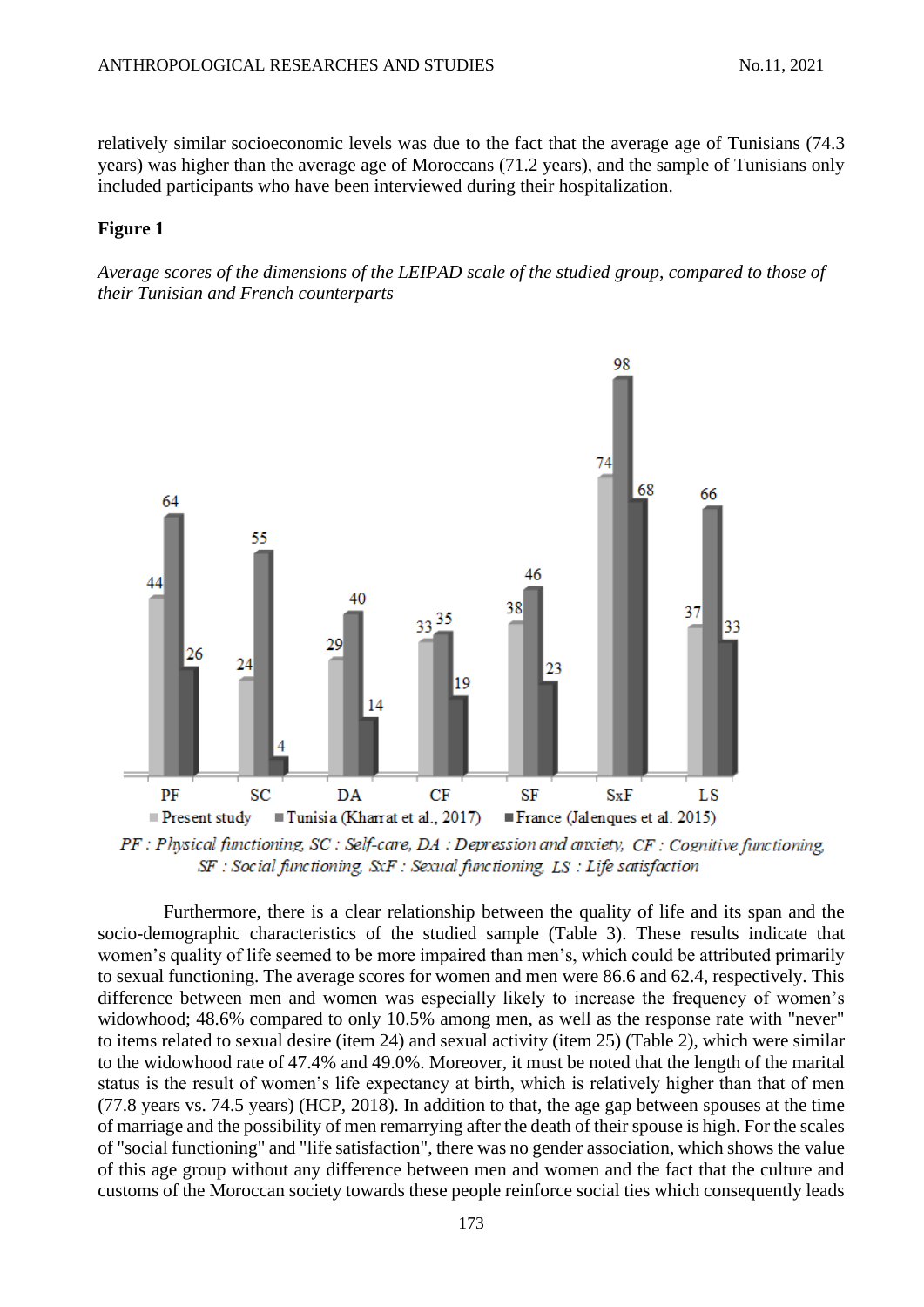to supporting them as well as their integration into the society, as people who are wise, and experienced, in addition to that as people who have effectively fulfilled their roles in society.

Moreover, the results showed that the quality of life of participants and all their scales deteriorated with age. In fact, regardless of the dependent variable, the average score would significantly increase with age. This is still the biggest differentiator of aging and has a great impact on its quality. Similarly, the level of education, which is one of the most important factors that determine personal living conditions and health status (better access to information related to health education, nutrition and life hygiene), also seemed to affect the quality of life of elderly participants' scale. The positive impact of intellectual activities on the quality of life of the elderly has been fully demonstrated; compared with peers with a higher education level, illiterate or less educated people suffer more damage (Martin, 2010). Consequently, education has a great influence on the cognitive performance of older participants. This effect seems to be reflected in the lower allocation of dedicated resources required to perform certain tasks (Guerrero-Sastoque, Bouazzaoui, Burger, & Taconnat, 2017). However, the level of education was assumed to be closely related to the average age of people with secondary education and above. The average age was 69.2 years (=4.4), while the average ages of elementary school and illiterate counterparts were 70.2 years (6.3) and 72.2 years (7.0), which showed a statistically significant difference (Kruskal-Wallis H=7.2;  $p<0.01$ ). Morbidity also greatly affected the participants' health-related quality of life and various aspects. The physical deterioration (high frequency of chronic pathologies) that older people are expected to face increases with age (Monod-Zorzi et al., 2007; Lalive d'Epinay et al., 2008). Chronically ill participants were statistically older than their unaffected counterparts  $(72.3\pm7.0$  years vs. 69.7 $\pm$ 5.4 years; Mann-Whitney's u-test=4.2; p<0.001). Professional activity is an essential element in an individual's life because it is obvious that any activity with a decent and stable salary would certainly have a positive effect on the individual's living conditions while enabling him or her to meet their daily needs, and to ensure a sufficient and a balanced nutrition, satisfactory living conditions, a better access to health care and a satisfactory social life in general. Any activity in general whether it is professional or nonprofessional, is associated with both physical and mental health. Socio-professional activities are statistically related to the participants' socioeconomic level, as well as to the participants' quality of life and all test scales, i.e. the Depression-Anxiety Scale (Kivits, Erpelding, & Guillemin, 2013).

Nowadays, living to old age and not being able to work exposes individuals without pensions to severe economic insecurity this can only be addressed through special solidarity (mostly family solidarity). There is no doubt that the family environment will have positive impact on the lifestyle, the health state and the quality of life of the elderly, and the cohabitation will also contribute to intraand inter-generational family solidarity, with children providing care and kindness to their parents at all stages of their lives and especially in old age. Therefore, the family is the most important social institution that can meet the needs of the elderly. In fact, family members, especially children, will provide elderly parents with all the financial means to meet their daily needs, especially for those who cannot benefit from any type of social or medical insurance, which is the case for the majority of elderly Moroccans. In addition, children will provide parents with psychological, emotional and physical support, especially in vulnerable and/or dependent situations (HCP, 2006; Baali et al., 2012; Baali et al., 2017). Similar to the education level and morbidity, age is also a confounding factor that may affect the impact of social and professional activities on the quality of life of the studied samples. Therefore, the subjects who declared they had never had a socio-professional activity and the retirees were older than the participants who are still practicing a professional activity was of 71.7 years  $(\sigma=7.2)$ , 7.9 years ( $\sigma=6.3$ ) and 69.3 years respectively ( $\sigma=4.1$ ) (Kruskal-Wallis H test=8.9; p<0.01). However, this only affected the scales of "physical function", "care", "cognitive function" and "life satisfaction". Studies have shown that negative perceptions of aging have many effects on physical health (Levy, 2000). In addition, older participants tend to have a negative perception about the future and tend to be unsatisfied about their life (Netuveli, Wiggins, Hildon, Montgomery, & Blane, 2006). However, in our case, age had nothing to do with the perception of age: participants who perceived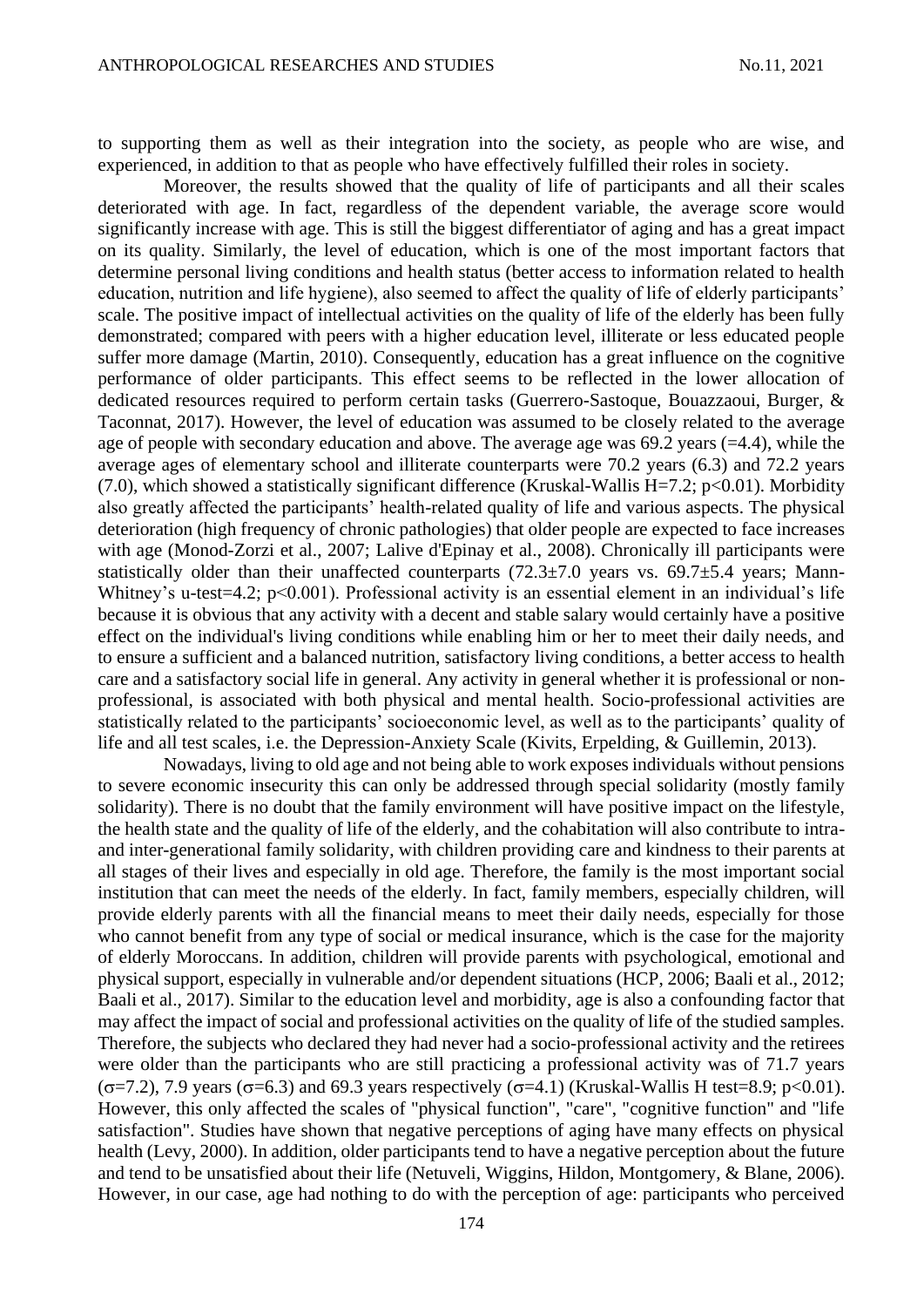old age negatively were on average at the same age as their counterparts who had a positive view, which was demonstrated in the result 70.9 (=6.3), and 71.8 (=6.8) years old (Mann-Withney utest=1.01; p=0.29). Similarly, there were no associations between this variable, morbidity and the level of education.

# **Conclusions**

The overall quality of life of Moroccan people over 65 and living at home was satisfactory. However, the results showed that variables such as "sexual function", "physical function" and the selected socio-demographic characteristics (gender, age, education level, occupational activity, morbidity and perception of age) have a negative effect on the quality of life of the participants. Based on the Moroccan socio-economic and cultural background, implementing programs for this age group, focusing on preventing the consequences and effects of chronic diseases, preventing vulnerability and dependence, good social integration and physical and intellectual maintenance activities, as well as the professionalization of certain occupations, the improvement of the medical and financial care, and the assistance to the most disadvantaged families are very necessary to ensure that the elderly could enjoy a good "quality of life" in the years to come.

# **Conflict of interest:** None

# **Acknowledgments**

The authors sincerely thank all those who were deliberately involved in the investigation and, consequently, the realization of this work. Also special thanks go to the Health Authority of Marrakesh.

# **Funding**

The authors received no financial support for the research, authorship, and/or publication of this article.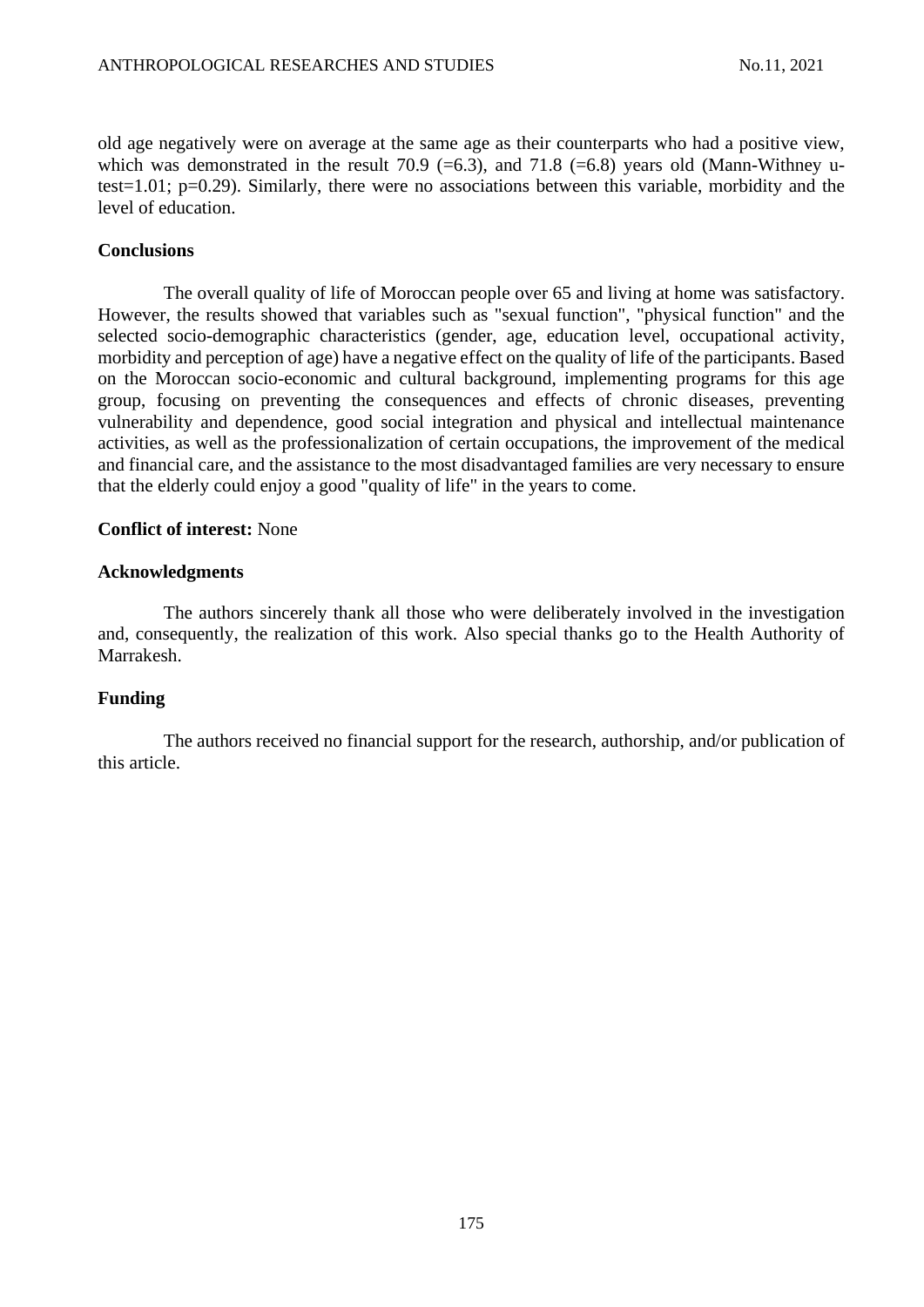# **References**

- 1. Baali A., Elkharouai E., Amor H, Elkhoudri N., Manoussi A., & Ouzennou N., (2017). Sujet âgé et solidarité familiale: étude d'un groupe de personnes âgées marocaines, [Elderly subject and family solidarity: study of a group of Moroccan elderly people] Séminaire international, Vieillissement de la population et solidarités en Afrique : regards croisés, Journées GDRI Vieillissement en Afrique (GDRI VA) - Tours, France 1-2 décembre 2017 [International Seminar, Population Ageing and Solidarity in Africa: Cross-Looking, GDRI Ageing Days in Africa (GDRI VA)- Tours, France 1-2 December 2017.
- 2. Baali, A., Lahmam, A., Amor, H., Aboussad, A., Boestch, G., & Chapuis-Lucciani, N. (2012). Perception du vieillissement, état de santé et environnement socio-démographique d'un groupe de personnes âgées (Marrakech, Maroc). [Perception of ageing, state of health and socio-demographic environment of a group of older people (Marrakech, Morocco)]. *Antropo, 27,* 105-111.
- 3. Bruin, A. Picavet, H. S. J, Nossikov, A., & World Health Organization. Regional Office for Europe. (1996). Health interview surveys: towards international harmonization of methods and instruments / edited by A. de Bruin, H. S. J. Picavet & A. Nossikov. Copenhagen: *WHO Reg. Publ. Eur. Ser. 58,* 1-161. Retrived April 23, 2021 from https://apps.who.int/iris/handle/10665/107328.
- 4. Compagnone, P. D., Van M. T., & Bouisson, J. (2007). Definition of the quality of life by elderly. *European Review of Applied Psychology-Revue*, *57*(3), 175-182.
- 5. De Leo, D., Diekstra, R. F., Lonnqvist, J., Trabucchi, M., Cleiren, M., Frisoni, G. Della Buono, M., Haltunen, A., Zucchetto, M., Rozzini, R., Grigoletto, F., & Sampaio-Faria, J. (1998, LEIPAD). An internationally applicable instrument to assess quality of life in the elderly, *Behavioral Medicine*' *24'* 17-27. doi: 10.1080/08964289809596377.
- 6. Elkafssaoui, S., Boufares, A. Kesouati, J., Bouaiti, E., Mrabet, M., & Arara, A. (2017). Epidémiologie de malades chroniques suivis à l'hôpital militaire d'instruction Mohamed V de Rabat, Maroc. [Epidemiology of chronic patients followed at the military hospital of instruction Mohamed V in Rabat, Morocco]. *Revue d'Épidémiologie et de Santé Publique*, *65,* Suppl. 2, S96.
- 7. Grafeille, N. (2016). *Sexualité de la femme âgée*. *[Sexuality of the elderly woman].* In: Trivalle C, editor. Gérontologie préventive. Eléments de prévention du vieillissement pathologique. [Preventive gerontology. Elements to Prevent Pathological Aging] English version here] 3ed Paris: Masson, 521-34.
- 8. Graziottin, A., & Leiblum, S. R. (2005). Biological and psychosocial pathophysiology of female sexual dysfunction during the menopausal transition. *J Sex Med*, *2,* 133-45. doi: 10.1111/j.1743-6109.2005.00129.x.
- 9. Guerrero-Sastoque, L., Bouazzaoui, B., Burger, L., & Taconnat, L. (2017). Effet du niveau d'études sur les performances en mémoire épisodique chez des adultes âgés : rôle médiateur de la métamémoire. [Educational level effect on episodic memory performance in older adults: Mediating role of metamemory]. *Psychologie française*. https://doi.org/10.1016/j.psfr.2017.05.002.
- 10. Jalenques, I., Auclair, C., Roblin, J., Morand, D., Tourtauchaux, R., May, R., Vaille-Perret, E., Watts, J. Gerbaud, L., & De Leo, D. (2013). Cross-cultural evaluation of the French version of the LEIPAD, a health-related quality of life instrument for use in the elderly living at home. *Quality of Life Research, 22*(3), 509-520. doi: 10.1007/s11136-012-0166-y.
- 11. Jalenques, I., Auclair, C., Rondepierre, F., Gerbaud, L., Tourtauchaux, R. (2015). Healthrelated quality of life evaluation of elderly aged 65 years and over living at home. *Rev Epidemiol Santé Publique*, *63,* 183–190. doi: 10.1016/j.respe.2015.02.024.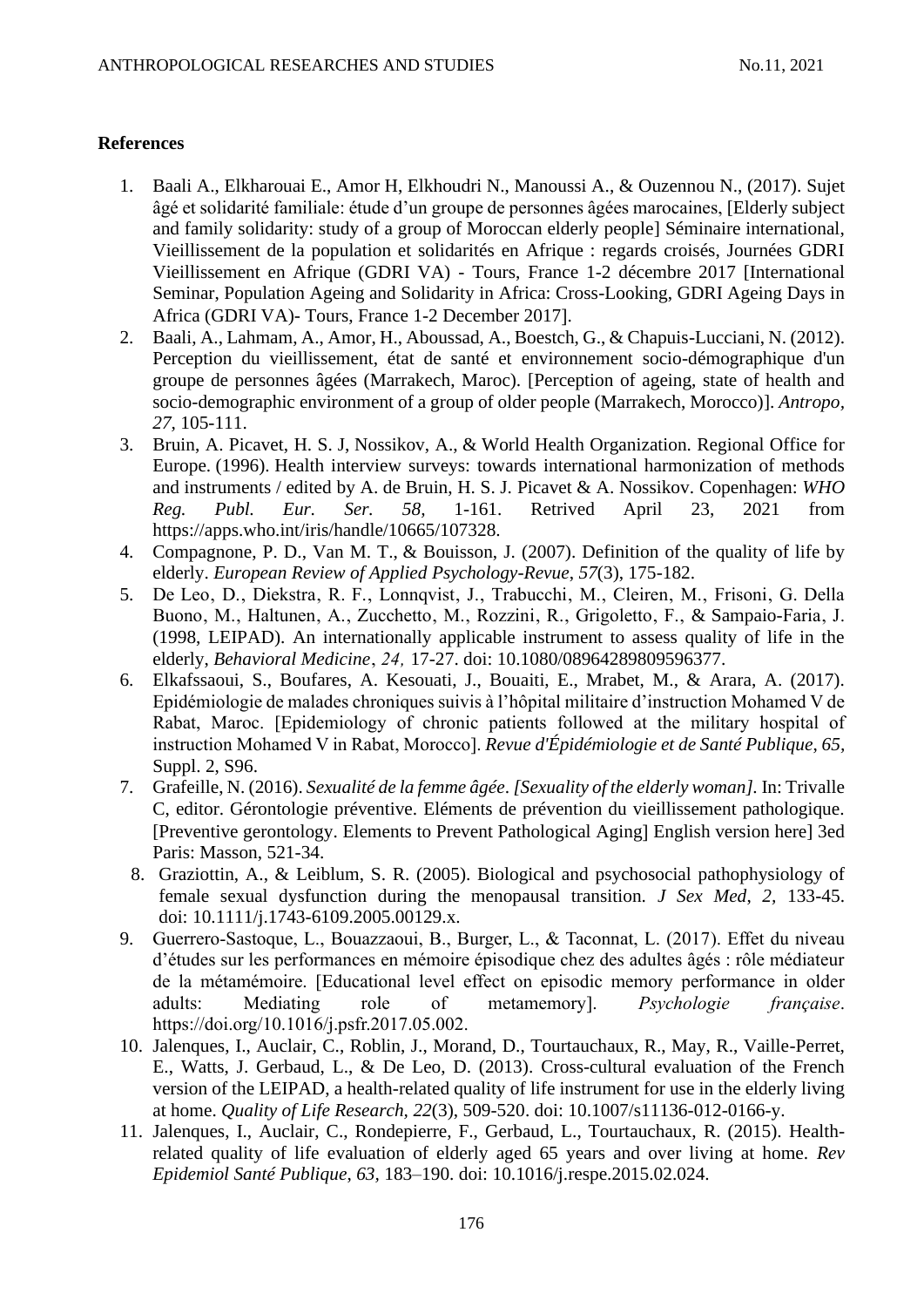- 12. Kharrat, O., Mersni, E., Guebsi, O., Ben Salah, F. Z., & Dziri, C. (2017). Quality of life and elderly people in Tunisia. *NPG Neurologie - Psychiatrie - Gériatrie*, *7,* 5-11.
- 13. Kivits, J., Erpelding, M. L., & Guillemin, F. (2013). Social determinants of health-related quality of life. *Rev Epidemiol Santé Publique*, *61,* Suppl. 3, 189–94. doi: 10.1016/j.respz.2013.06.001.
- 14. Lalive d'Epinay, C. Guilley, E., Guillet, L. A., & Spini, D. (2008). *The Swiss Interdisciplinary Longitudinal Study on the Oldest-Old: Design and population*. In The Closing Chapters of Long Lives. Results from the 10-Year Swilsoo Study on the Oldest Old. New York, USA: Nova Science Publishers, Inc., 9–26. doi: 10.1007/978-981-287-080-3\_244-1
- 15. Levy, B. (2000). Handwriting as a reflexion of aging self-stereotypes, *Journal of Geriatric Psychiatry*, *33,* 81-94.
- 16. Martin, N. (2010). Fonctions adaptatives chez les sujets âgés: influence des processus de comparaisons sociales, temporelles et des réminiscences [Adaptive functions of the elderly: Effect of the processes of social, temporal comparisons and of the reminiscences]. *Neurol Psychiatr Geriatr*, *10,* 149-53. doi: 10.1016/j.npg.2010.06.001
- 17. Monod-Zorzi, S., Seematter-Bagnoud, L., Büla, C., Pellegrini, S. & Jaccard, R. H. (2007). Maladies chroniques et dépendance fonctionnelle des personnes âgées. Données épidémiologiques et économiques de la littérature. [Chronic diseases and functional dependence of the elderly. Epidemiological and economic data in the literature]. Retrieved April 23, 2021 from https://serval.unil.ch/resource/serval:BIB\_40442A802703.P001/REF.pdf
- 18. Netuveli, G., Wiggins, R. D, Hildon, Z., Montgomery S. M., & Blane D. (2006). Quality of life at older ages: evidence from the English longitudinal study of aging. *J. Epidemiol Community Health*, *60,* 357-63. doi: 10.1136/jech.2005.040071.
- 19. Rada, C. (2020). The quality of life when approaching retirement and during retirement in Romania. How important are age, marital status, communication and satisfaction within the family? *Revista de Psihologie, 66*(2), 97–111.
- 20. Thomas, P., & Hazif-Thomas, C. (2008). *Les nouvelles approches de la dépression de la personne âgée*. *[New approaches to depression in the elderly].* Gérontologie et société 2008/3, *31*(126), 141 – 155. doi: 10.3917/gs.1260141.
- 21. \*\*\*ACAPS (Autorité de Contrôle des Assurances et de la Prévoyance Sociale) [Insurance and Social Welfare Control Authority]. (2017), *Rapport annuel secteur de la prévoyance sociale. [Annual report of the social security sector]*. Ministère de l'Economie et des Finances [Ministry of Economy and Finance], Rabat, Morocco.
- 22. \*\*\*ANAM (Agence Nationale de l'Assurance Maladie) [National Agency for Health Insurance. (2016). *Rapport d'activités de l'Agence Nationale de l'Assurance Maladie. [Activity report of the National Health Insurance Agency]*. Marocco.
- 23. \*\*\*HCP (Haut-Commissariat au Plan) [High Commission for Planning]. (2017). *Projections de la population et des ménages 2014-2050. [Projections of population and household 2014- 2050].* Centre d'Etudes et de Recherches Démographiques (CERED), [Center of demographic studies and researches], Rabat, Marocco.
- 24. \*\*\*HCP (Haut-Commissariat au Plan) [High Commission for Planning]. (2006). *Personnes âgées au Maroc: Situation et perspectives. [Elderly people in Morocco: Situation and prospects].* Centre d'Etudes et de Recherches Démographiques, [Center of demographic studies and researches], Rabat, Marocco.
- 25. \*\*\*HCP (Haut-commissariat au Plan) *High Commission for Planning*, 2018. *Indicateurs sociaux Social indicators*. Direction de la Statistique Directorate of Statistics, Morocco, 311p.